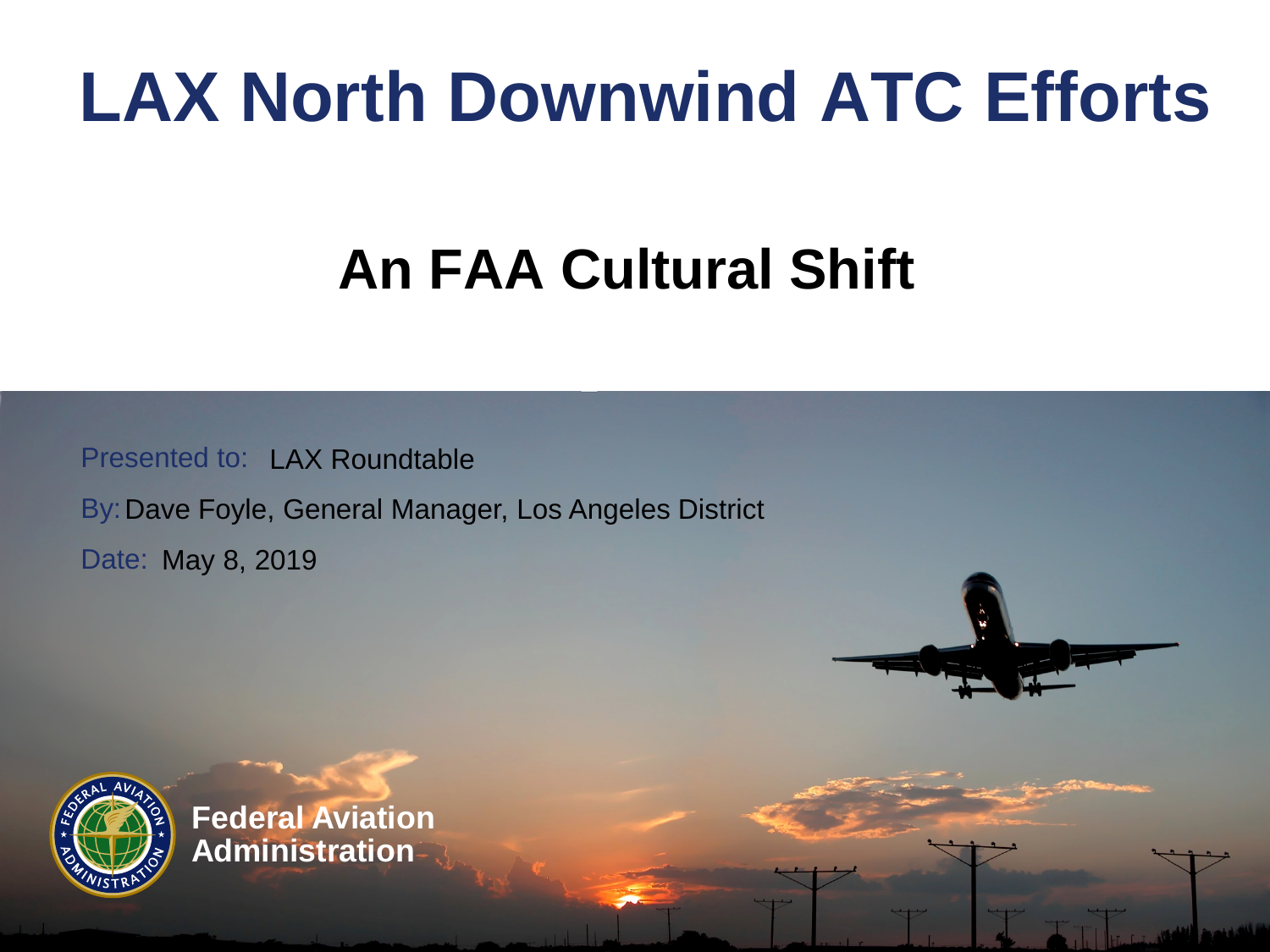# **LAX North Downwind History**

• **Prior to August 2018, Southern California Terminal Radar Approach Control (SCT TRACON) would typically descend aircraft after CLIFY waypoint when LAX was west configuration after 1:00am.**



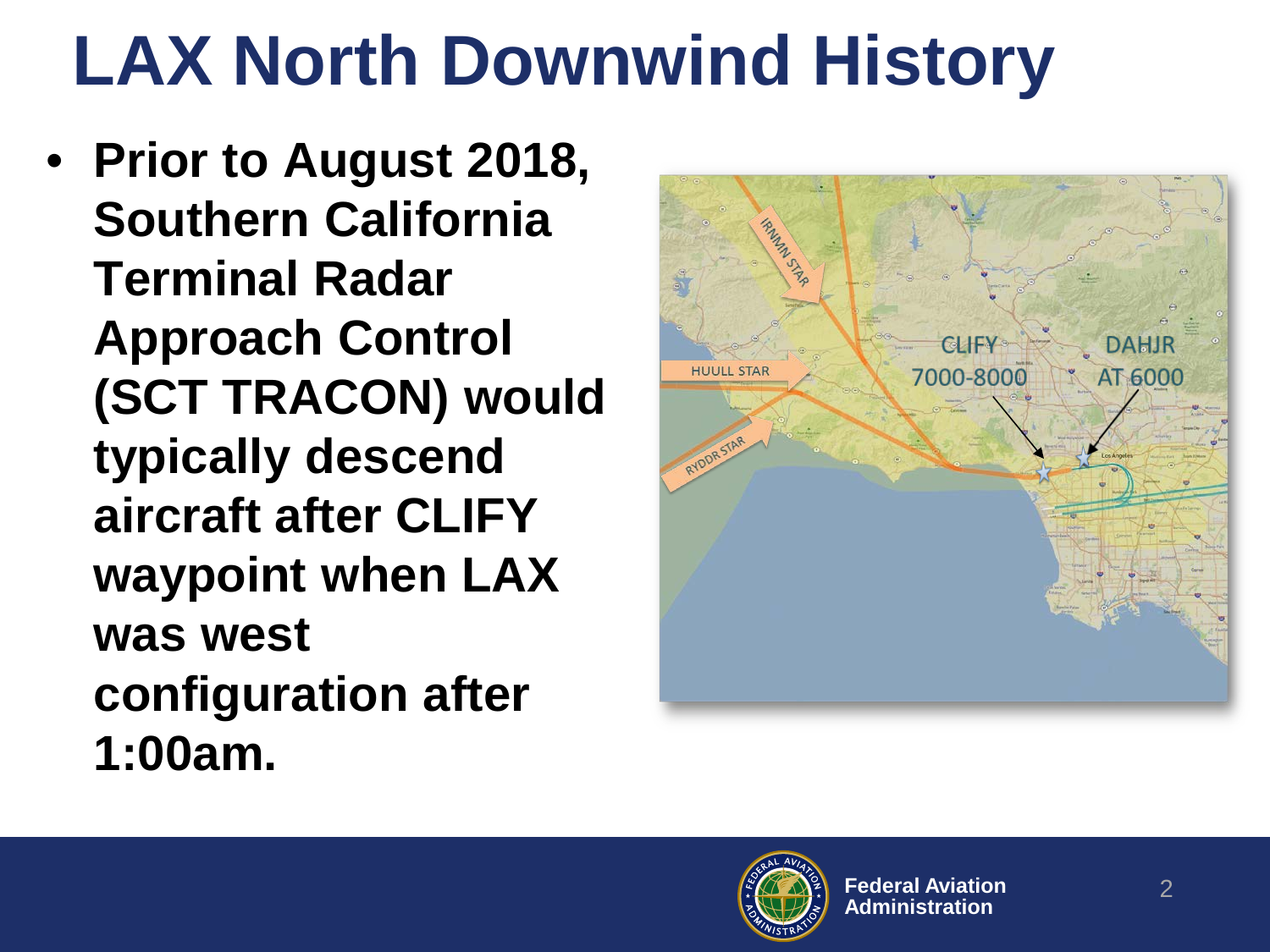## **LAX North Downwind History Cont…**

• **To ensure FAA required separation is maintained, SCT controllers must ensure aircraft descend to an altitude at or below 2,600ft prior to joining the Final Approach Course (FAC) for Runway (RWY) 24R. When aircraft are at or below 2,600ft, it separates them from aircraft crossing the same point on RWY 25L at or above 3,600ft.**



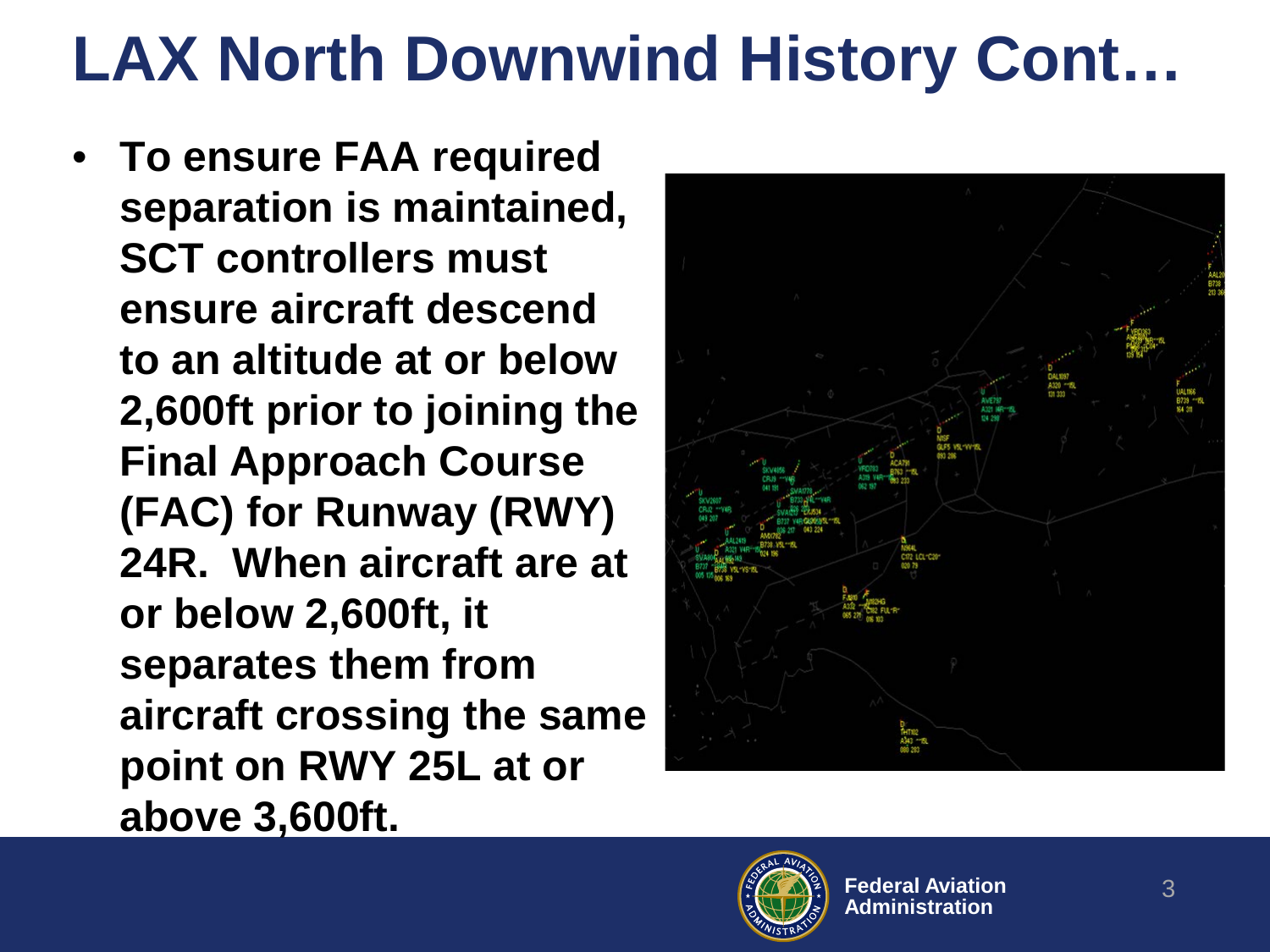#### **LAX North Downwind Cultural Changes**

• **In late 2018, SCT TRACON began briefing controllers to cross DAHJR at or above 6,000ft when LAX is west configuration between 1:00am and 5:00am.**



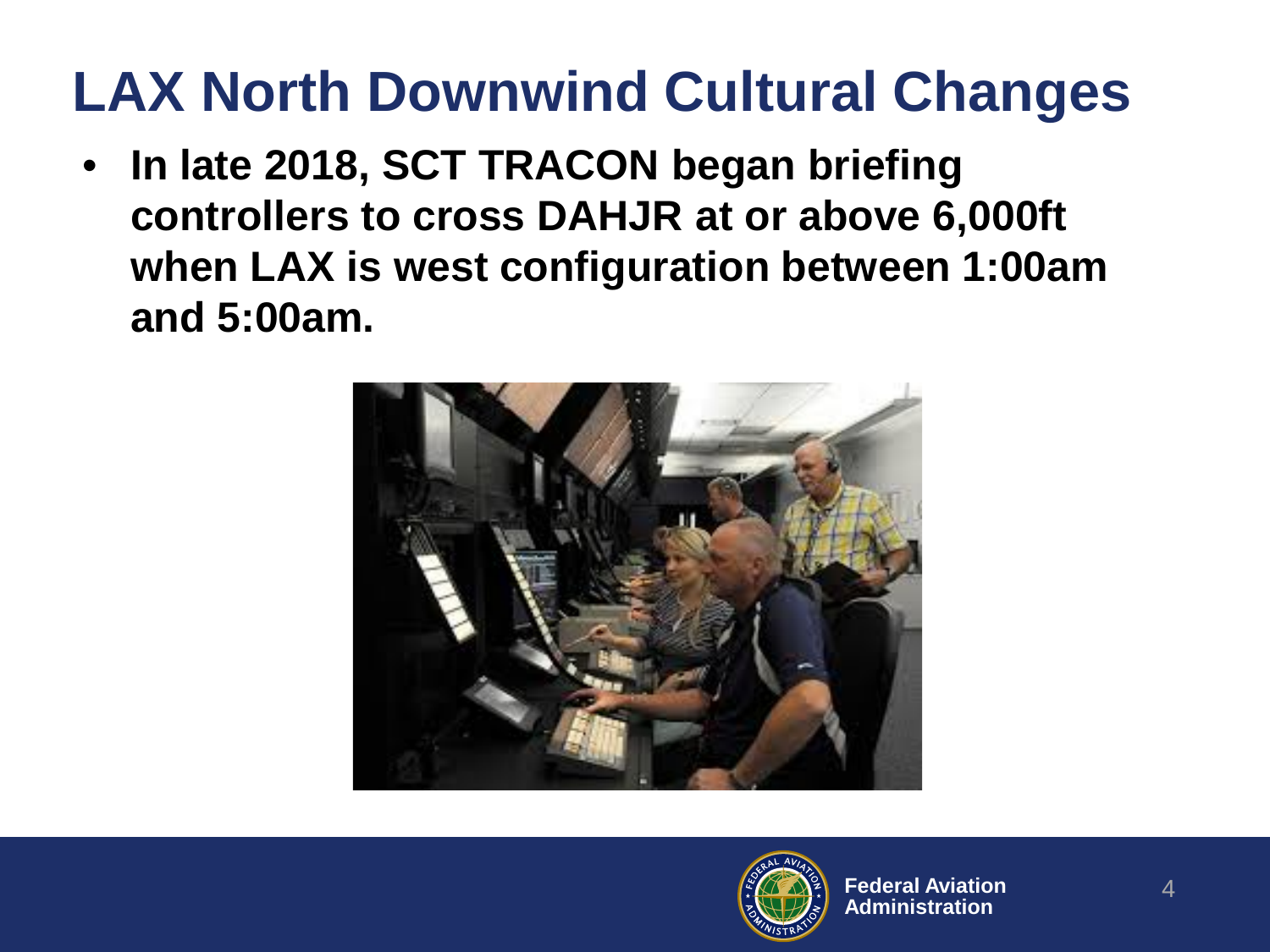#### **LAX North Downwind Cultural Changes Cont…**

- **Beginning late 2018, SCT TRACON directed controllers to, "Solicit aircraft to conduct the RNAV (RNP) Z RWY 24R approach to LAX when the conditions at KLAX are west traffic between 0100L-0500L. "**
- **Note- Aircraft arriving via the north downwind during these times that cannot accept the RNAV (RNP) Z RWY 24R approach must be restricted to 6,000 MSL until passing DAHJR intersection.**
- **Note- The primary purpose of the Air Traffic Control (ATC) system is to prevent a collision and to provide a safe and orderly flow of air traffic. SCT TRACON controllers may have to descend below 6,000ft at DAHJR to ensure the safety of aircraft operating in the system.**



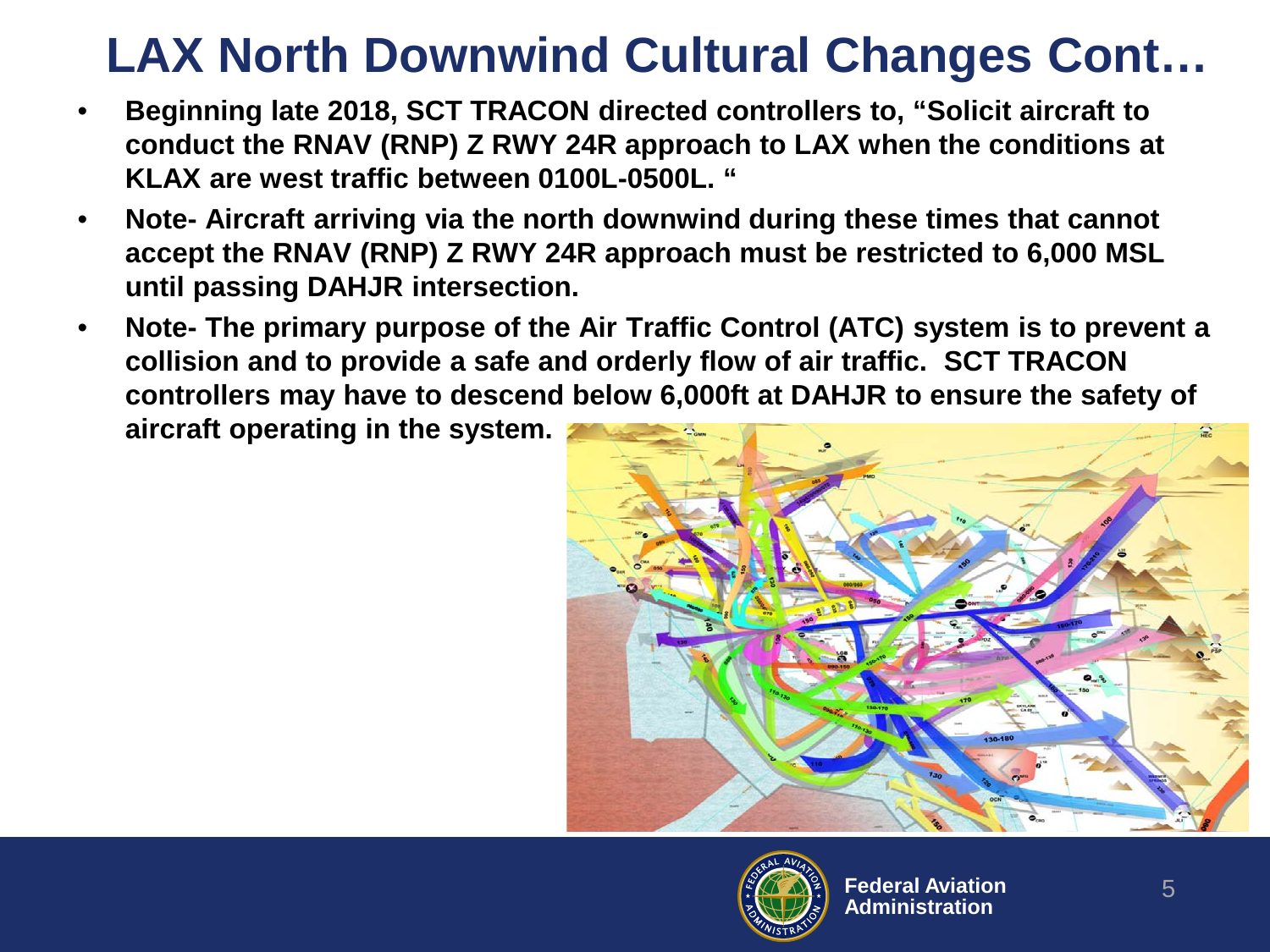## **Challenges**

- **Expectation Bias**
	- **Historically, most aircraft landing LAX from the north downwind have expected to receive either the Instrument Landing System (ILS) or Visual Approach to RY24R.**
	- **SCT TRACON in collaboration with LAX Tower advertised the Required Navigation Performance (RNP) Z to RWY 24R on the Automatic Terminal Information System (ATIS). Still, pilots have continued to request the ILS or visual approach.**



– **SCT TRACON directed controllers to use a memory aid to remind controllers of the 6,000ft DAHJR restriction between 1:00am and 5:00am.**